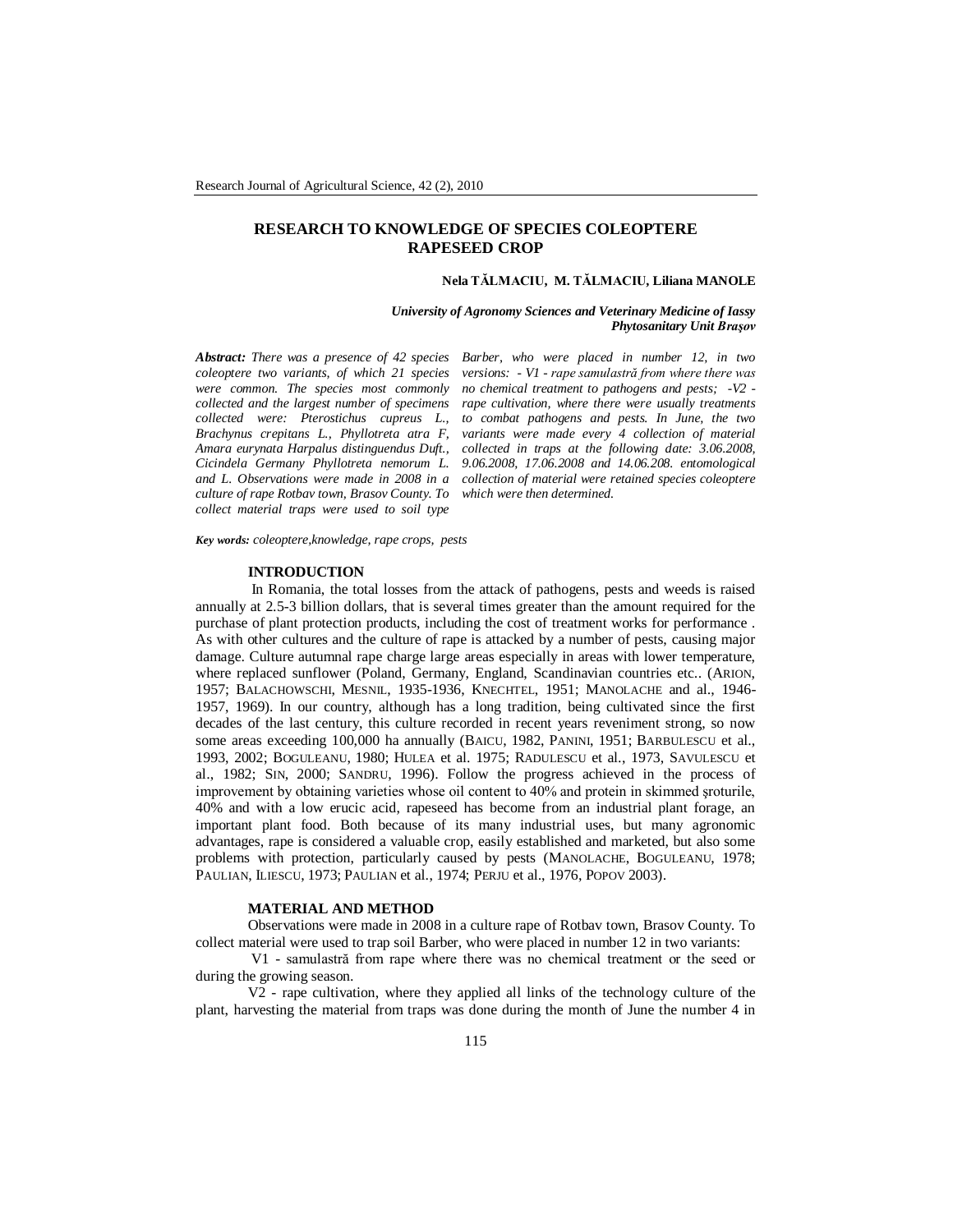both, the following dates: 3.06.2008, 9.06.2008, 14.06.208 and 17.06.2008. Of the material collected were retained species coleoptere which were then kept for a period of time in an alcohol concentration of about 12%. Following the identification of species coleoptere has reached the following results.

## **RESULTS AND DISCUSSIONS**

The results of untreated variant (Table 1), each of the 4 entomological collection of the material, the situation is as follows:

- Take the collection, which was made on 3.06.2008 were collected from 134 specimens belonging to coleoptere numnăr one of the 22 species. The species with the highest number of specimens collected were: Pterostichus cupreus L. (32 copies), Brachynus crepitans L. (38 copies), Harpalus distinguendus Duft. (27 copies) and L. Ophonus Azureus (7 copies). A total of 7 species had a single copy. They were Gastroidea polygone L. Ceuthorrhynchus pallinarius, SITON lineatus, Baris chlorizaus, Meligethes aeneus F., Phyllotreta atra F., cockchafer violaceus L., Longitarsus talidus F., F. Tanymechus palliatus and Microlestes maurus.

- The collection II, which was made on 9.06.2008, were collected in total 64 specimens belonging to a number of 13 species. The species with the highest number of specimens collected were Brachynus crepitans L. (28 specimens), Harpalus distinguendus Duft (9 copies) and Phyllotreta atra F. (6 copies). 4 A number of species had a single copy. They were Psilliodes chrysocephala L. Pseudophonus rufipes De Geer., Harpalus laevicollis and Amara familiaris Duft.

- The collection of III made on 17.06.2008, were collected from 73 specimens belonging to coleoptere a number of 14 species. The largest number of copies they have had species: Phyllotreta atra F. (41 copies), Pterostichus cupreus L. (13 copies) and Phyllotreta nemorum L. (5 copies). Other species had between 1 and 2 copies.

- The collection IV, which was conducted on 24.06.2008, were collected 101 specimens belonging to a number of 18 species. The species with the highest number of specimens collected were: Pterostichus cupreus L. (42 copies), Cicindela L. Germany (15 copies); Bracynus crepitans L. (13 copies); Phyllotreta atra F. (8 copies). The other species had between 1 and 4 copies.

When treated variant (Table 2) to each of the 4 entomological collection of the material, the situation is as follows:

- Take the collection, which was made on 3.06.2008 were collected 281 samples of coleoptere belonging to a number of 17 species. The biggest number of collected specimens they had species: Pterostichus cupreus (178 copies), Brachynus crepitans (51 copies), Amara eurynata (13 copies) Harpalus aeneus (10 copies) and F. Ophonus Azureus (7 copies). The other species had between 1 and 5 copies.

- The collection II, which was made on 9.06.2008, were collected in total 235 specimens belonging to a number of 24 species. The species with the highest number of specimens collected were Pterostychus cupreus L. (124 copies), Phyllotreta atra (37 copies) and Brachynus crepitans L. (19 copies). The other species had between 1 and 7 copies.

- The harvesting III, which was conducted on 17.06.2008, were collected 169 samples of coleoptere belonging to 14 species. The largest number of copies they have had species: Pterostichus cupreus L. (99 copies), Amara eurynata (27 copies) and Phyllotreta nemorum L. (9 copies)

- the collection IV, which was conducted on by 24.06.2008, were collected 50 samples of coleoptere belonging to a number of 14 species. The species with the highest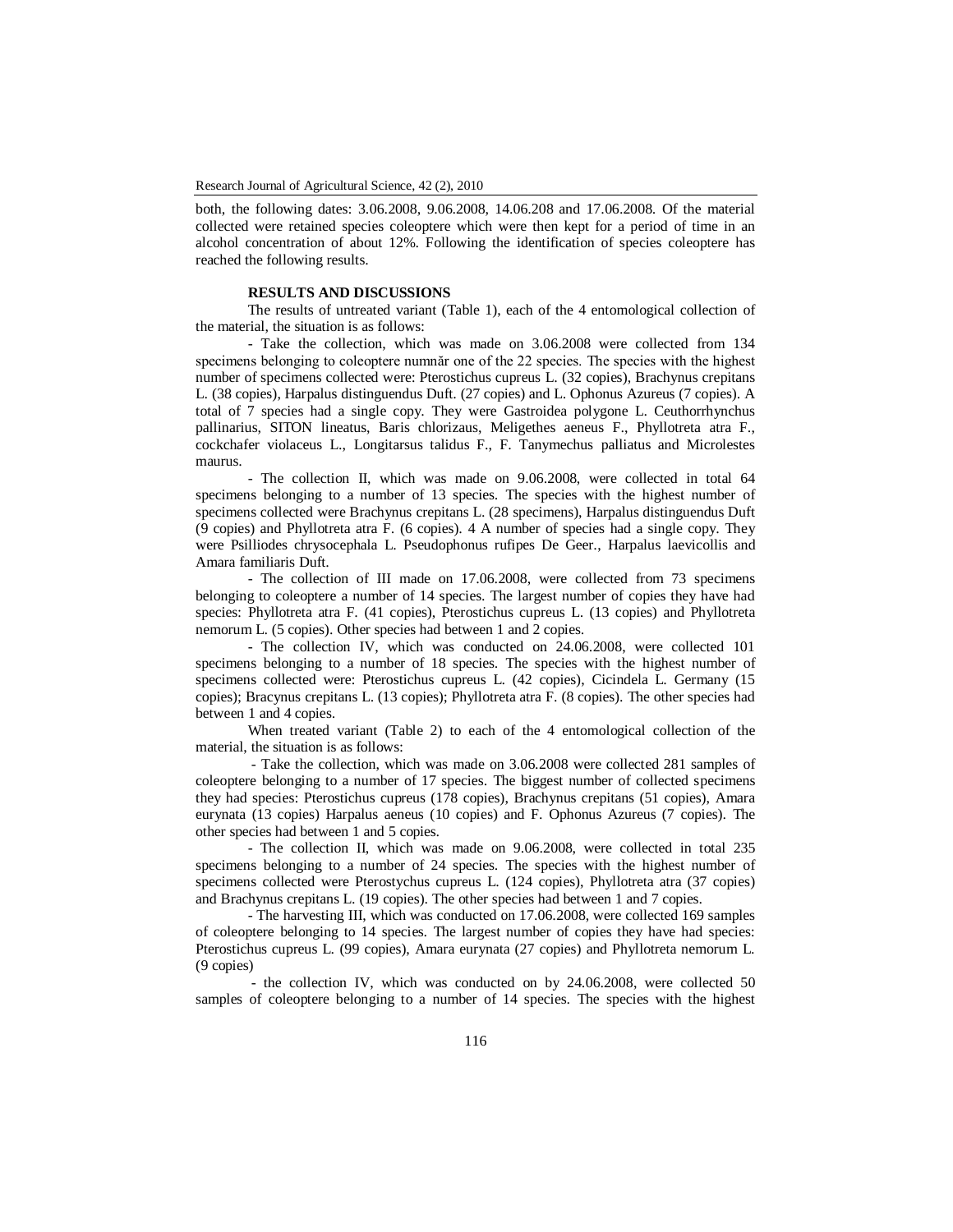number of specimens collected were: Pterostichus cupreus L. (16 copies) and Amara eurynata (12 copies).

A total of 7 species had a single copy. Two variants (untreated and treated) (Table 3) during the observations were collected copies of coleoptere belonging to a number of 42 species. Of these, a total of 21 species were present in both. In variant 1 were collected 31 species while in variant II were collected from 34 species.

*Table 3*

| No.            | <b>Species Name</b>           | <b>Variant</b>           |                              |  |
|----------------|-------------------------------|--------------------------|------------------------------|--|
|                |                               | untreated                | <b>Treated</b>               |  |
| 1              | Harpalus distinguendus Duft.  | 40                       | 17                           |  |
| $\overline{2}$ | Gastroidea polygoni L.        | 1                        |                              |  |
| 3              | Ceuthorrynchus pollinarius    | $\mathbf{1}$             | $\overline{\phantom{a}}$     |  |
| $\overline{4}$ | Sitona lineatus L.            | 1                        | 1                            |  |
| 5              | Baris chlorizans Germ.        | 1                        | $\overline{8}$               |  |
| 6              | Pterostichus cupreus L.       | 91                       | 417                          |  |
| 7              | Amara eurynata Panz           | 5                        | 59                           |  |
| 8              | Ophonus azureus F.            | 7                        | 9                            |  |
| 9              | Harpalus laevicollis          | 7                        | $\overline{2}$               |  |
| 10             | Bembidion properans Stef.     | $\overline{c}$           | $\overline{3}$               |  |
| 11             | Brachynus crepitans L.        | 79                       | 75                           |  |
| 12             | Pterostichus vulgaris L.      | $\overline{7}$           | $\tau$                       |  |
| 13             | Meligethes aeneus F.          | 3                        | $\overline{c}$               |  |
| 14             | Psylliodes chrysocephala L.   | $\overline{4}$           | 3                            |  |
| 15             | Phyllotreta atra F.           | 56                       | 45                           |  |
| 16             | Staphylinis spp.              | 3                        | ÷.                           |  |
| 17             | Amara familiaris Duft.        | $\overline{4}$           | 1                            |  |
| 18             | Opatrum sabulosum L.          | 3                        | $\mathfrak{2}$               |  |
| 19             | Carabus violaceus L.          | $\overline{2}$           | ÷                            |  |
| 20             | Longitarsus talidus F.        | 3                        | $\overline{c}$               |  |
| 21             | Tanymecus palliatus F.        | $\overline{c}$           | 3                            |  |
| 22             | Microlestes maurus            | $\mathbf{1}$             | ÷.                           |  |
| 23             | Cicindella germanica L.       | 22                       | 7                            |  |
| 24             | Anisodactylus signatus Panz.  | $\boldsymbol{2}$         | $\qquad \qquad \blacksquare$ |  |
| 25             | Pseudophonus rufipes De Geer  | 3                        | $\overline{\phantom{a}}$     |  |
| 26             | Phyllotreta nemorum L.        | 10                       | 17                           |  |
| 27             | Dermestris frischi Kugel      | 5                        | $\overline{a}$               |  |
| 28             | Dolichus chalensis Schall     | $\overline{c}$           | ÷,                           |  |
| 29             | Athous sacheri                | $\overline{c}$           | 1                            |  |
| 30             | Brachinus prophia Serv.       | $\mathbf{1}$             | $\overline{a}$               |  |
| 31             | Bothynoderes punctiventris    | $\mathbf{1}$             |                              |  |
| 32             | Silpha carinata               | $\overline{\phantom{a}}$ | $\overline{c}$               |  |
| 33             | Tanymecus dilaticolis         | $\overline{\phantom{a}}$ | $\overline{c}$               |  |
| 34             | Amara crenata Dejean          |                          | 7                            |  |
| 35             | Leptinotarsa decemlineata Say | $\overline{\phantom{a}}$ | 1                            |  |
| 36             | Otiorrhynchus raucus F.       | $\overline{a}$           | 2                            |  |
| 37             | Pterostichus nigrita F.       |                          | 5                            |  |
| 38             | Apion violaceus Kirby         | $\overline{a}$           | $\overline{c}$               |  |
| 39             | Harpalus calceatus Dej.       | $\overline{a}$           | $\overline{c}$               |  |
| 40             | Linus ascari                  |                          | 5                            |  |
| 41             | Dorcadium fulvum              | $\overline{a}$           | 1                            |  |
| 42             | Amara apricana Payk           | $\overline{\phantom{a}}$ | 1                            |  |
|                | Total                         | 372                      | 735                          |  |

|  | Structure and abundance of collected species at coleoptere three harvesting and the two variants |  |  |  |
|--|--------------------------------------------------------------------------------------------------|--|--|--|
|--|--------------------------------------------------------------------------------------------------|--|--|--|